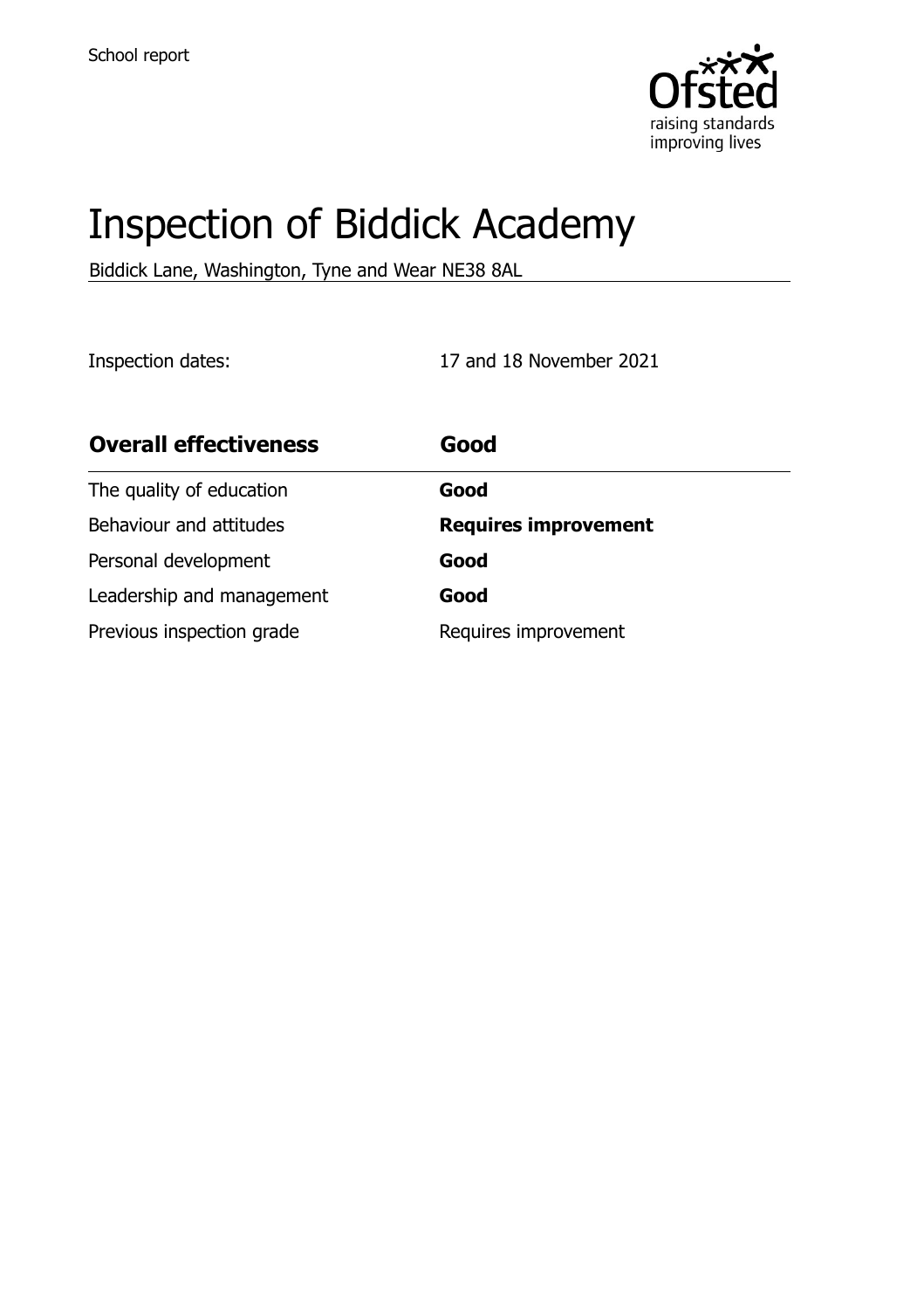

# **What is it like to attend this school?**

The school's curriculum is increasingly broad and ambitious for all pupils. Teachers have high expectations of pupils. Pupils with special educational needs and/or disabilities (SEND) are well supported.

Pupils are well informed about their next steps in education, employment or training. Leaders ensured that as much of the school's careers programme as possible continued during the COVID-19 pandemic.

There are an increasing number of opportunities for pupils to develop their leadership skills. Pupils enjoy their roles as student council members, prefects and library monitors. This gives them opportunities to contribute to their school.

Most pupils feel that bullying is dealt with well. However, some pupils and parents do not share this view. Some pupils are not confident to report concerns about bullying or the use of inappropriate and derogatory language.

Most pupils show positive attitudes towards their learning and behave well. Incidents leading to pupils being suspended from school have declined markedly. However, lessons are not consistently calm and orderly. Pupils told inspectors that pupils' behaviour depends on what class they are in and who is teaching them.

### **What does the school do well and what does it need to do better?**

Leaders have ensured that the curriculum is planned and delivered well. Curriculum leaders have considered gaps in pupils' learning as a result of the COVID-19 pandemic and have adapted the curriculum accordingly. This is helping pupils to catch up on any missed learning.

Pupils are well supported to develop an understanding of subject-specific vocabulary. Teachers ensure that there are opportunities for pupils to revisit previous learning. This helps to build and consolidate pupils' knowledge and understanding. Most teachers regularly check that pupils understand and remember what they have been taught. In some subjects, such as history and science, pupils do not have enough opportunities to apply their knowledge in different contexts to test out theories and assumptions and carry out enquiries.

The proportion of pupils in Years 10 and 11 studying the English Baccalaureate (EBacc) is below the national average. Leaders have clear plans in place to increase the number of pupils studying a modern foreign language in Years 10 and 11.

There are increasing opportunities for pupils to develop their literacy skills across the curriculum. Pupils who struggle with reading are well supported to improve reading fluency and comprehension.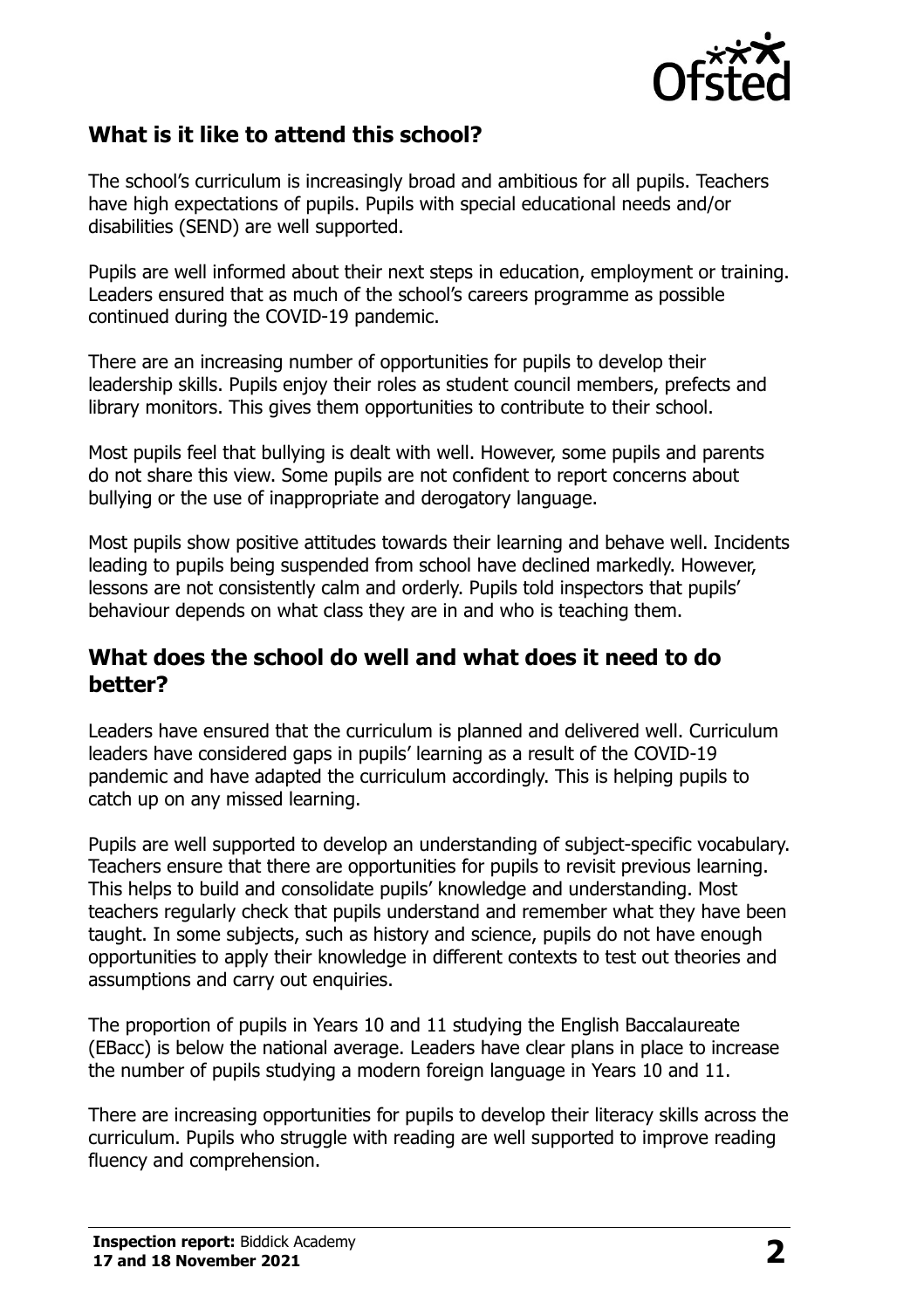

Teachers make effective use of the information about pupils provided by the school's special educational needs team. This ensures that pupils with SEND are well supported in lessons. Pupils who attend the school's specialist resourced provision, the Unity Centre, are involved in the full life of the school. Leaders have ensured effective systems are in place to identify, assess and meet the needs of these pupils.

Leaders have developed a strong careers programme. This helps to inform pupils about opportunities for their next steps in education, employment or training. The school's effective careers programme has led to a significant increase in the number of pupils who stay in education, employment or training after Year 11. The school meets the requirements of the Baker Clause, which requires schools to provide pupils in Years 8 to 13 with information about approved technical education qualifications and apprenticeships.

Leaders have high expectations of pupils' behaviour. Incidents of poor behaviour have declined significantly. Suspensions from school are much lower than they have been in the past. Fewer pupils are being removed from lessons because of poor behaviour. Many staff and pupils told inspectors that the school's approach is improving pupils' behaviour. Inspectors visited a number of lessons where pupils demonstrated positive attitudes to learning. However, the behaviour policy is not consistently applied by some staff. The behaviour of some pupils in class varies, dependent on who is teaching them.

Many pupils told inspectors that staff deal with bullying well. However, this is not the experience of all pupils. A minority of pupils feel that some staff do not deal with bullying and behaviour issues as well as they should.

The school's personal development curriculum is comprehensive. For example, pupils are taught about unhealthy relationships and online grooming. Most pupils show respectful and tolerant attitudes. However, some pupils experience inappropriate and, at times, derogatory comments. A small number of pupils do not feel confident to report this to staff. Pupils can recall what they have learned about different religions. However, they have a less confident understanding of some important British values, such as the rule of law and individual liberty.

Staff are positive about the subject-specific training that they receive. This has helped them to improve the way they plan and teach the curriculum. Leaders, including governors, consider staff's well-being. They challenge school leaders. However, governors have an overly generous view of pupils' behaviour. This has been partly affected by the pandemic, as governors have been unable to visit the school as regularly as they have done in the past.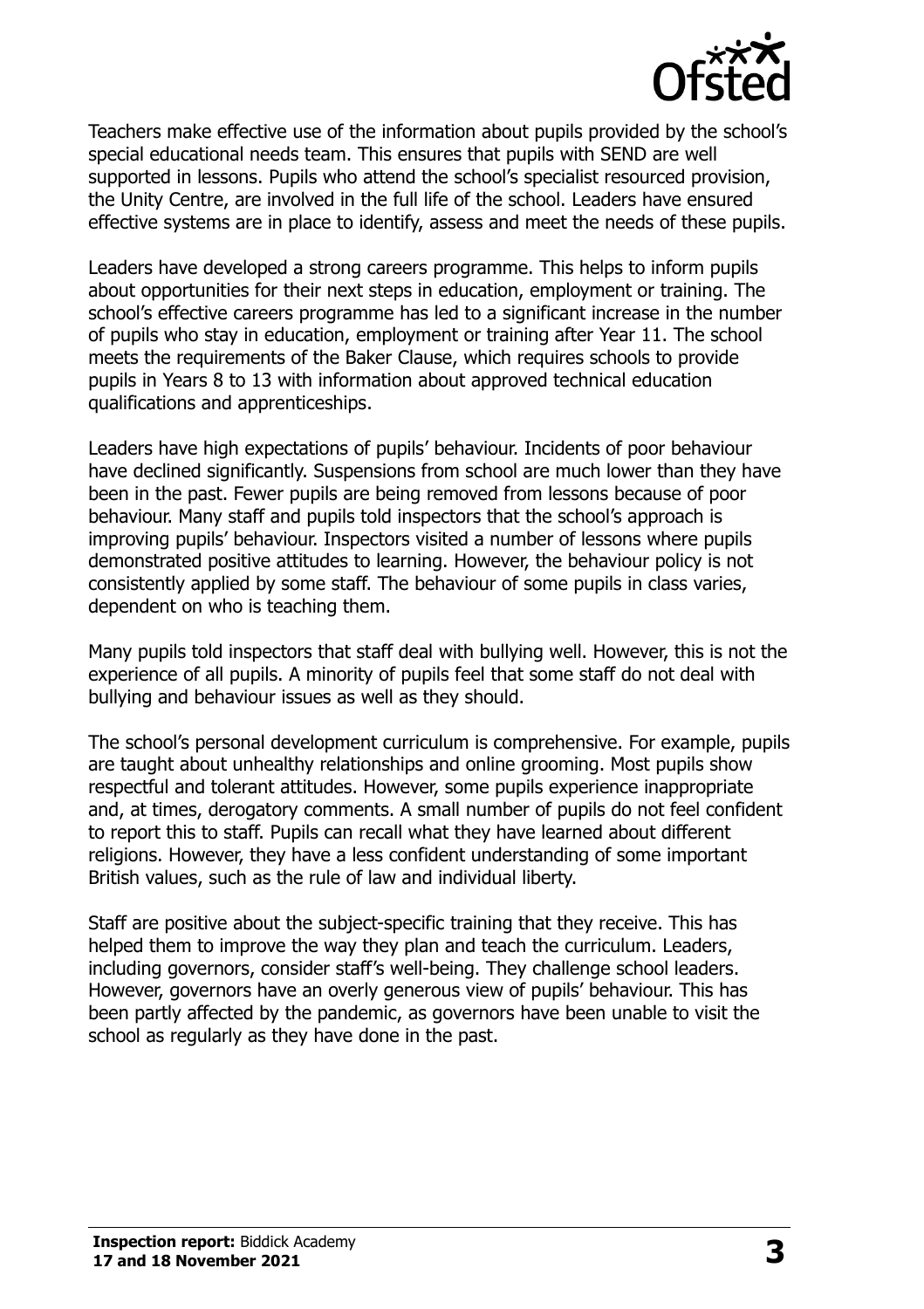

# **Safeguarding**

The arrangements for safeguarding are effective.

Leaders ensure that all of the necessary checks are made on staff before they are appointed. When pupils are at risk of harm, leaders ensure that they work proactively with outside agencies to provide help and support.

Staff receive a wide range of safeguarding training and demonstrate an appropriate understanding of issues such as sexual abuse and harassment and extremism.

The curriculum helps pupils to understand the risks that they may face on and offline. The school's personal development curriculum is adapted to address any risks that arise in the local community. More recently, this has included input from the local police on antisocial behaviour and the use of social media.

# **What does the school need to do to improve?**

#### **(Information for the school and appropriate authority)**

- Some lessons are disrupted by pupils' behaviour because the school's behaviour policy is not consistently applied by all staff. This has a negative impact on pupils' learning in some classes. Leaders should ensure that the school's behaviour policy is consistently applied so that lessons are calm and orderly.
- A minority of pupils do not show respectful and tolerant attitudes. Some pupils do not feel confident to report issues such as derogatory language. Leaders should take steps to ensure that all pupils are confident to report issues to staff and that swift action is taken to eliminate inappropriate language and to deal with any bullying.
- Leaders have not given enough thought to the disciplinary knowledge that they want pupils to know in some subjects, such as history and science. As a result, teachers are unclear about what they should teach. Leaders should review plans in these subjects to ensure they precisely define the disciplinary knowledge pupils should acquire over their time at school.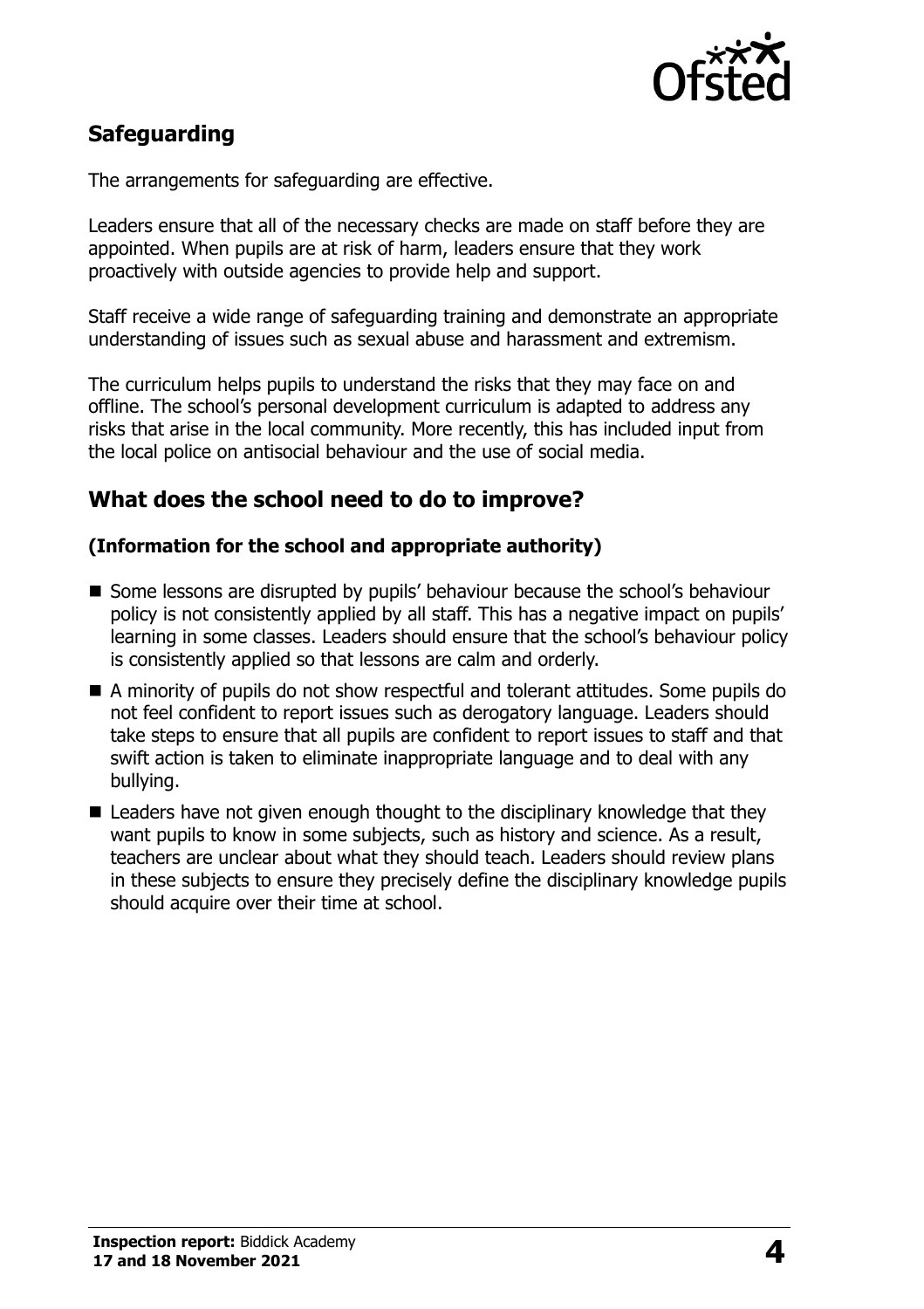

## **How can I feed back my views?**

You can use [Ofsted Parent View](http://parentview.ofsted.gov.uk/) to give Ofsted your opinion on your child's school, or to find out what other parents and carers think. We use information from Ofsted Parent View when deciding which schools to inspect, when to inspect them and as part of their inspection.

The Department for Education has further [guidance](http://www.gov.uk/complain-about-school) on how to complain about a school.

If you are the school and you are not happy with the inspection or the report, you can [complain to Ofsted.](http://www.gov.uk/complain-ofsted-report)

#### **Further information**

You can search for [published performance information](http://www.compare-school-performance.service.gov.uk/) about the school.

In the report, '[disadvantaged pupils](http://www.gov.uk/guidance/pupil-premium-information-for-schools-and-alternative-provision-settings)' refers to those pupils who attract government pupil premium funding: pupils claiming free school meals at any point in the last six years and pupils in care or who left care through adoption or another formal route.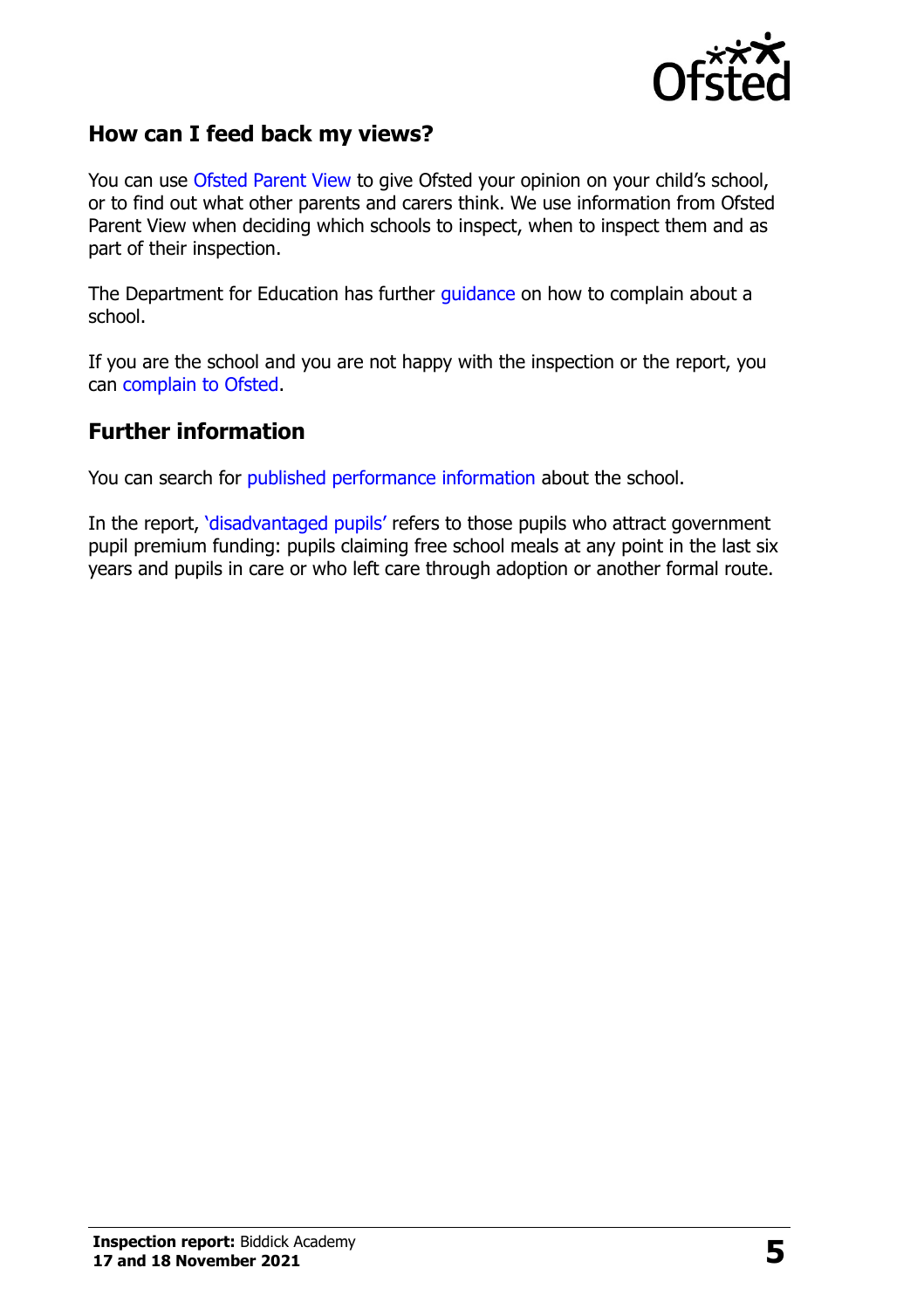

## **School details**

| Unique reference number             | 139839                                                             |  |
|-------------------------------------|--------------------------------------------------------------------|--|
| <b>Local authority</b>              | Sunderland                                                         |  |
| <b>Inspection number</b>            | 10200713                                                           |  |
| <b>Type of school</b>               | Secondary comprehensive                                            |  |
| <b>School category</b>              | Academy converter                                                  |  |
| Age range of pupils                 | 11 to 16                                                           |  |
| <b>Gender of pupils</b>             | Mixed                                                              |  |
| Number of pupils on the school roll | 1127                                                               |  |
| <b>Appropriate authority</b>        | Board of trustees                                                  |  |
| <b>Chair of trust</b>               | <b>Mark Cowley</b>                                                 |  |
| <b>Headteacher</b>                  | <b>Kate Morris</b>                                                 |  |
| Website                             | www.biddickacademy.com/                                            |  |
| Date of previous inspection         | 22 March 2019, under section 8 of the<br><b>Education Act 2005</b> |  |

# **Information about this school**

- The school has specialist resourced provision for 35 pupils with autistic spectrum disorder. This is called the Unity Centre.
- A new headteacher and a number of new staff have been appointed since the last section 5 inspection.
- The school uses two registered alternative education providers for a small number of pupils: Beacon of Light School and Consilium Evolve.
- Biddick Academy is a single-academy trust. The trustees fulfil the role of the school's governing body.

# **Information about this inspection**

The inspectors carried out this inspection under section 5 of the Education Act 2005.

■ This was the first routine inspection the school received since the COVID-19 pandemic began. Inspectors discussed the impact of the pandemic with school leaders and have taken this into account in their evaluation.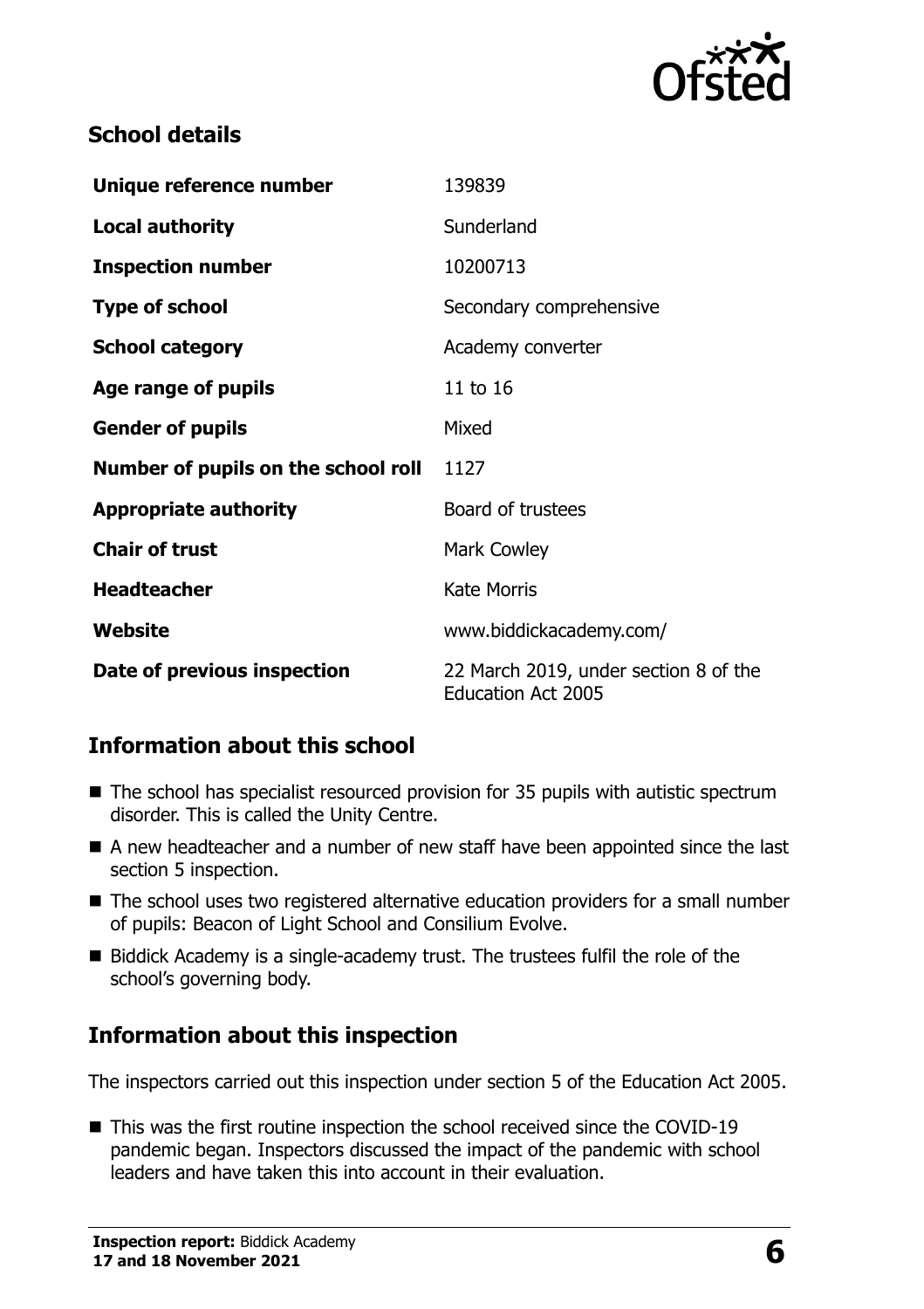

- Inspectors did deep dives in these subjects: English, geography, art, physical education and science. Inspectors met with subject leaders, talked to pupils about their work, visited lessons, reviewed pupils work and talked to their teachers. Inspectors also looked at curriculum plans.
- Inspectors met with senior leaders, curriculum leaders, lead practitioners and a range of staff. Meetings were held with the school's designated safeguarding leader and leaders responsible for behaviour and attendance and SEND. The lead inspector met with the chair and vice-chair of the board of trustees. An inspector met with leaders responsible for the additional funding that the school receives for disadvantaged pupils and the COVID-19 catch-up premium.
- Inspectors scrutinised a number of documents relating to the school's work to safeguard pupils. Inspectors spoke to a number of staff about the training they receive to keep pupils safe and the impact of this training. The school's single central record, which includes the checks made on staff, was reviewed by an inspector.
- An inspector met with the leaders of the two alternative education providers used by the school. An inspector also talked to some of the pupils who attend alternative education provision.
- An inspector heard some Year 8 pupils read and met with leaders responsible for the school's reading programme.
- The inspection team took account of the views of 78 members of staff and 105 pupils who responded to Ofsted's surveys. Inspectors also took into account the 109 responses to Ofsted Parent View. An inspector held a telephone conversation with a parent.

#### **Inspection team**

| Michele Costello, lead inspector | Her Majesty's Inspector |
|----------------------------------|-------------------------|
| Dimitris Spiliotis               | Ofsted Inspector        |
| <b>Garry Stout</b>               | Ofsted Inspector        |
| Alexandra Hook                   | Ofsted Inspector        |
| Kieran McGrane                   | Ofsted Inspector        |